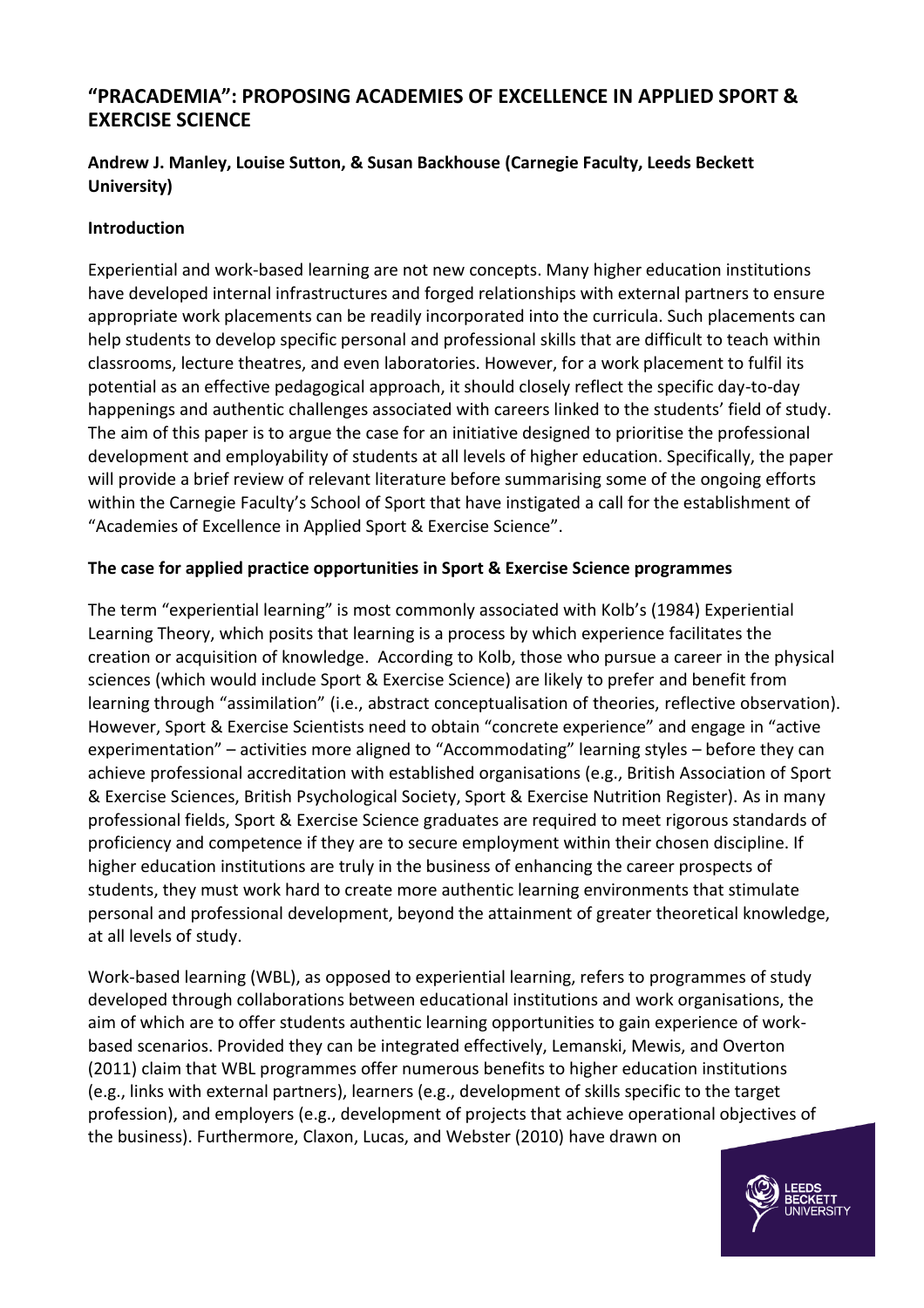neuroscientific evidence to show that learners are most likely to thrive when educational environments consider the context and culture within which learning takes place. The following sections of this paper will provide an overview of two specific case studies which highlight contemporary examples of WBL initiatives employed within the Carnegie Faculty's MSc. Sport & Exercise Science suite of courses. The authors will then share some reflections based on their implementation of applied practice opportunities at Level 7, before concluding with their vision for the future of WBL environments.

## **Case Study #1: Applied Practice Programme (MSc. Sport & Exercise Nutrition)**

The Leeds Beckett MSc in Sport and Exercise Nutrition has been aligned to the Sport and Exercise Nutrition Register (SENr) competency framework since its establishment over ten years ago. Having received high levels of commendation from external reviewers for the applied practice opportunities available to students, it was the first course nationally to achieve SENr accreditation status. The inception of the *Applied Practice Programme* (*APP*) that sits alongside theoretical course content was driven by the recognition that employers look way beyond the theoretical knowledge of job applicants in the recruitment process, and seek graduates who have gained appropriate work experience and have developed relevant (what might be termed 'soft') skills alongside their studies. To support this, the course team has developed a series of internships and placement opportunities over the course lifecycle. These opportunities are possible through support offered to on-site sports scholars, and due to the University's location and partnerships with local sports clubs in rugby league and union, football and cricket.

The *APP*, run by a Registered Sport and Exercise Nutritionist with extensive applied experience, incorporates a series of workshops to address key skills and competencies of the applied practitioner including: Working in Sport & Exercise Nutrition, Interviewing Skills, Dietary Analysis, Dietary Interpretation & Intervention, Professional Conduct and Standards and Workshop Skills Development. Athlete and coach engagement ensures students gain first-hand experience of understanding the athlete lifestyle and training demands. Students are equipped for this interaction through the programme workshops and through peer and mentor observation, and additionally prepared for the multidisciplinary nature of working in elite sport through a professional practice module. Exposed to (and encouraged to work in adherence with) the SENr Code of Conduct whilst engaging with athletes throughout the programme, students are required to audit their competencies against the SENr framework on commencement of the course and at key time points throughout. This is used to inform and direct personal and professional development supported through the *APP*. Students undertake a final audit of their competencies against the framework and submit this as part of a portfolio assessment. The broader benefits afforded by the *APP* include exposing students to environments in which they can develop sound communication and interpersonal skills, evidence the ability to build effective working relationships and influence others, develop strategies for operating under pressure and managing conflict, and build greater self-awareness in terms of understanding their own personality, values and motives.

# **Case Study #2: Practicum (MSc. Psychology of Sport & Exercise)**

The major strength of the *Practicum* – a credit-bearing module within the MSc. Psychology of Sport & Exercise programme – is the integration of an applied practice placement, which is supervised by the module leader (a Registered Sport & Exercise Psychologist). The placement gives each student the opportunity to experience what it is like to design, deliver and evaluate a programme of psycho-educational workshops

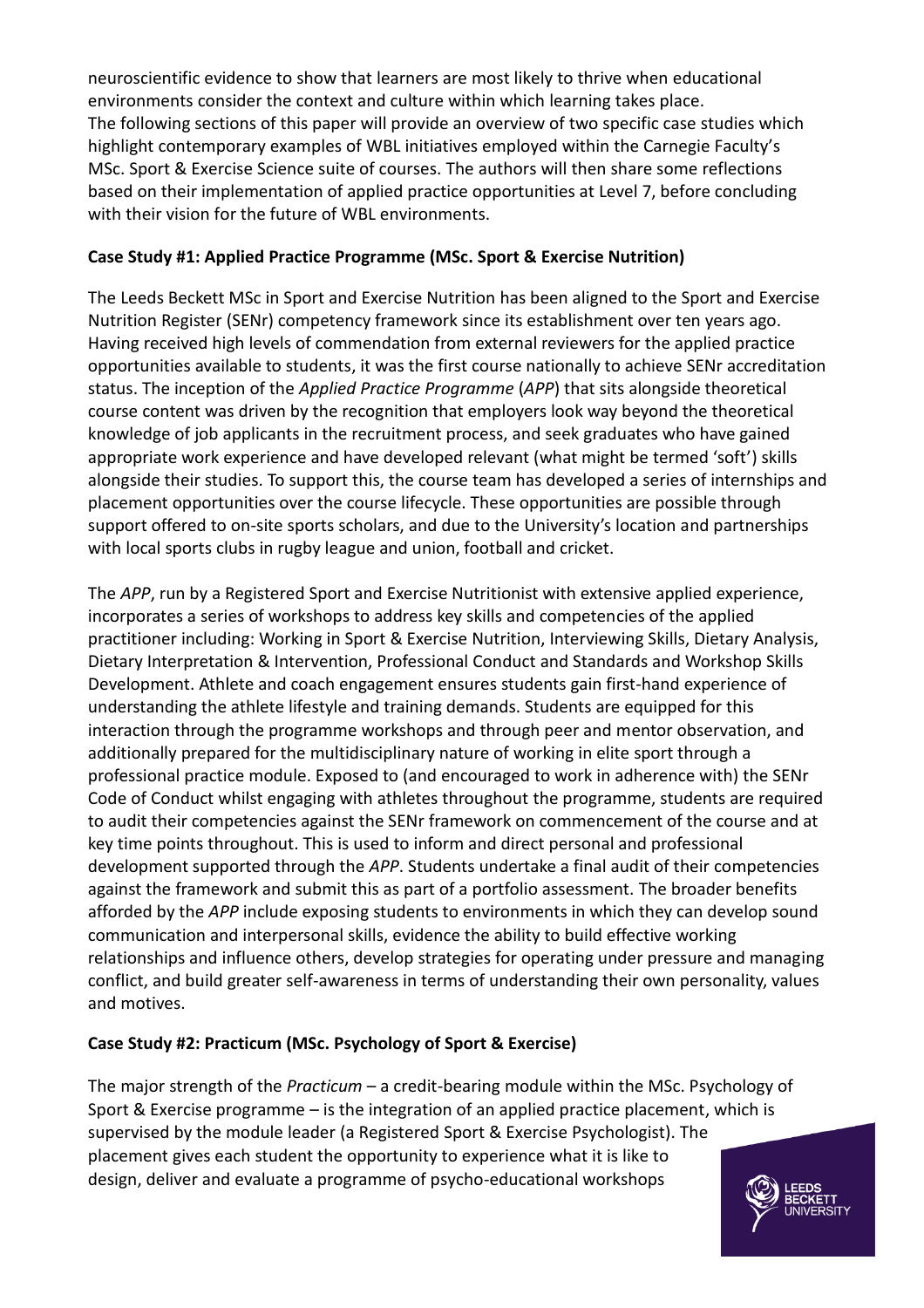tailored for a specific client group whilst working as part of a support team. Throughout the course of the placement, students write a reflective account of the experience, which then forms the basis for the module coursework assignment. The module is unique not just within the University, but nationally, since no other Sport & Exercise Psychology programme in the UK offers WBL of this nature within the credit-bearing provision. It is this innovation in curriculum development that led to the programme achieving accredited status with the British Psychological Society (BPS) in 2012.

Through module evaluations in recent years, students have reported the placement to be a valuable part of their student experience, and a key influence in their decision of both University and programme of study. The structure of the module, whilst distinct from others on the programme, is also a major strength. The *Practicum* runs "long and thin" across semesters one and two. In semester one, the sessions are largely classroom-based, but link closely with the *Professional Practice in Sport & Exercise Psychology* module, allowing students to develop a range of skills that are essential to ensure they are able to work competently and ethically whilst on placement. Prior to semester two, students' skills and competence are audited before being given clearance to engage in placement activities. Students who do not successfully complete the skills audit are still able to complete the module/assessment, but are restricted to observing the delivery of psycho-educational workshops. This ensures that students are provided with the opportunity to engage with a form of experiential learning, but in a more abstract/less direct manner (Kolb, 1984) to maintain professional standards of ethics and proficiency.

### **Benefits, challenges, and future directions**

Employability is the key driver behind the development of our WBL activities. For the last three years, over 96% of our graduates have reported to be in employment or to have continued on to further study (e.g., PhD or professional training). Furthermore, a large portion of our graduates have been successful in securing positions within the Sport & Exercise Science domain. This is especially encouraging given the high level of competition for many of the prestigious professional roles that our graduates have gone on to achieve (e.g., Strength & Conditioning Coaches and Sport & Exercise Nutritionists working with professional sports teams, Exercise Physiologists working within the Armed Forces, Sport and Exercise Scientists working on behalf of National Governing Bodies). The following quotes from recent MSc. Sport & Exercise Science graduates clearly summarise the benefits accrued as a direct consequence of engagement in applied practice opportunities offered as part of their programme of study:

"*The placement with XXXX was a unique opportunity to gain knowledge from some of the best conditioners and coaches in their field. It allowed me to practically apply and develop all the skills required to succeed within a professional sporting environment. The experience and knowledge I have accumulated throughout the year has paved the way for me to start my professional career in sport, and for that alone it was an unmissable opportunity.*" (Male graduate now working as a Strength and Conditioning Coach with a professional sports team).

"*I found the APP to be an invaluable experience, which enhanced my learning through providing hands-on experience. In particular, it gave me a greater appreciation of how evidence-based practice is often a compromise between the theoretical 'best practices', practical limitations and individual needs. It also gave me valuable skills in project management, research planning, and* 

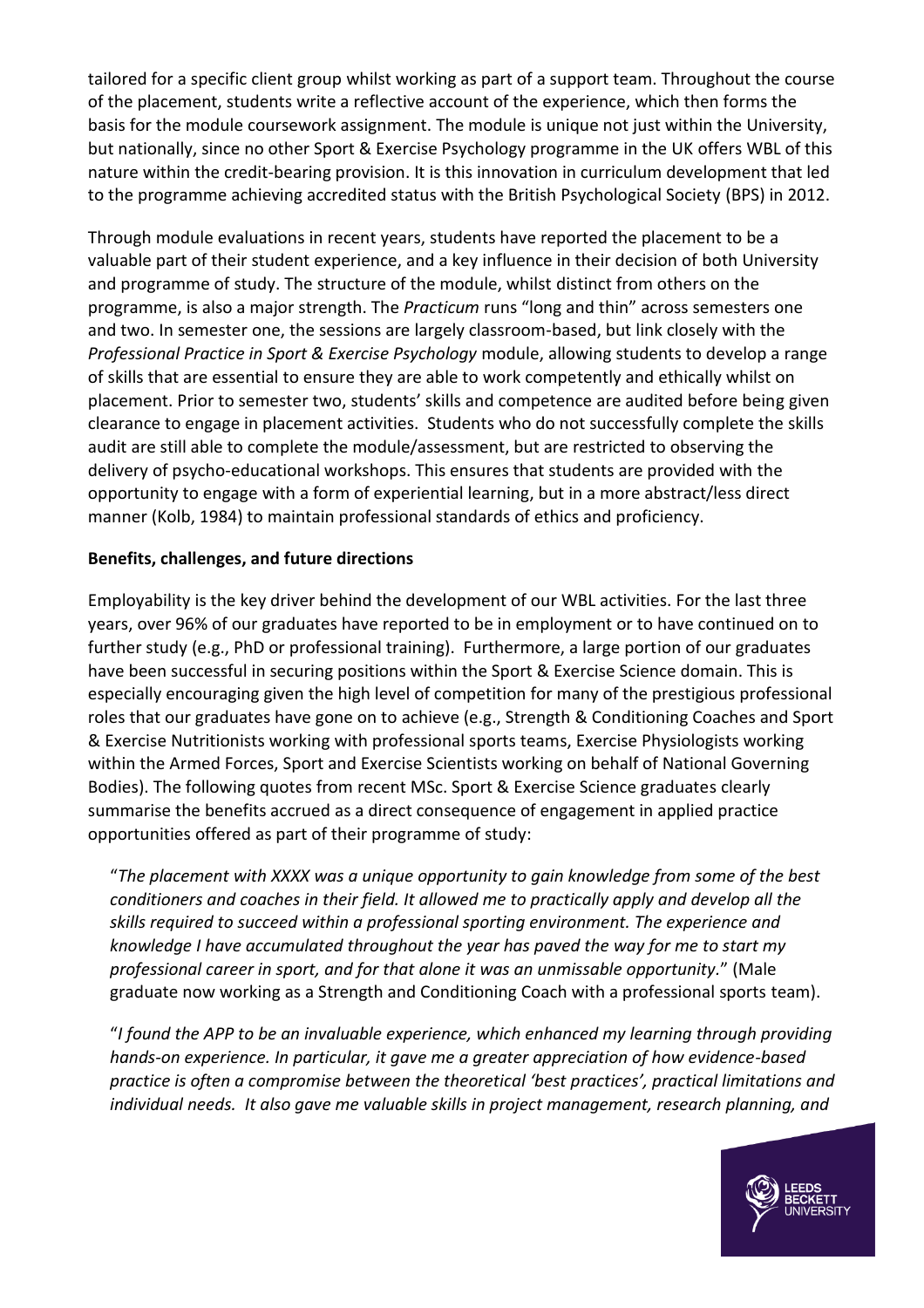*administrative organisation, which have been helpful in enabling me to secure PhD funding*." (Female graduate now studying for a PhD in Sport & Exercise Nutrition).

"*For me, the Applied Practice Programme has enabled me to access a broad range of athletes and provided me with opportunities to which I otherwise would not have gained. The programme has not only enhanced my communication skills, increased my confidence to support vulnerable individuals, and skilled me to be non-judgemental, but it has also reassured me that sports nutrition is the career path I want to lead. Overall, I have had a very positive experience on the Applied Practice Programme and I believe there should be many more guided opportunities to support aspiring sports nutritionists in this way*." (Female student currently enrolled on the MSc. Sport & Exercise Nutrition programme).

"*The placement opportunity itself is the most beneficial part of this [Practicum] module. Being able to use what we have learned in other modules in a practical application setting is one of the most valuable experiences I will take away from this entire Masters course.*" (Male student currently enrolled on the MSc. Psychology of Sport & Exercise programme).

At the same time as being a major strength of the WBL initiatives outlined above, the placements/professional development opportunities also represent a particular challenge in terms of managing students' expectations. Despite the best efforts of the course team, it has been common for some students to feel that more could have been done to give them detailed and timely information regarding placements and client groups. Given the complexity and uncertainty associated with authentic WBL opportunities, a number of issues often arise that are beyond the control of the course team and students (e.g., client/placement withdrawal, students failing to successfully complete essential skills audits, ethical concerns which make the placement inappropriate for student engagement). Even some manageable difficulties (e.g., conflicts between individuals working as part of a support team) can derail placement opportunities if the demands of the situation are perceived to exceed the capacity for resolution. Such instances can mean that drastic measures (e.g., reallocation of groups/placements) need to be taken rapidly. This can leave students feeling rather dejected, especially when a lot of time and effort has been devoted to the development of resources, activities and working relationships linked to a particular placement. On reflection, the authors advise that extensive efforts be made to ensure that students are aware of the unique and challenging nature of applied practice placements, especially as they are designed to mirror scenarios that could easily be encountered in the "real world" careers they are eager to pursue. This can be achieved by inviting potential placement providers to directly engage with students wherever possible in advance of placement activities. Students can then be reliably informed about the kind of placements that may be available to them – this will also give students the opportunity to ask specific questions of placement providers at an earlier stage, thus taking a more preventative approach to address some of the concerns mentioned above.

To-date, client groups have consisted primarily of athletes and coaches from a variety of team and individual sports, However, more recently, the placements and development opportunities offered to students have afforded them the chance to support recreational exercisers and sedentary individuals with a view to helping clients improve their health and well-being rather than (or in addition to) their performance. An example of this is the *Healthy Lifestyle Programme* that was designed by students enrolled on another of our Level 7 modules – *Research and Professional Practice* (*RPP*). The student-led programme was delivered to around 100 staff from across the University and similar to the